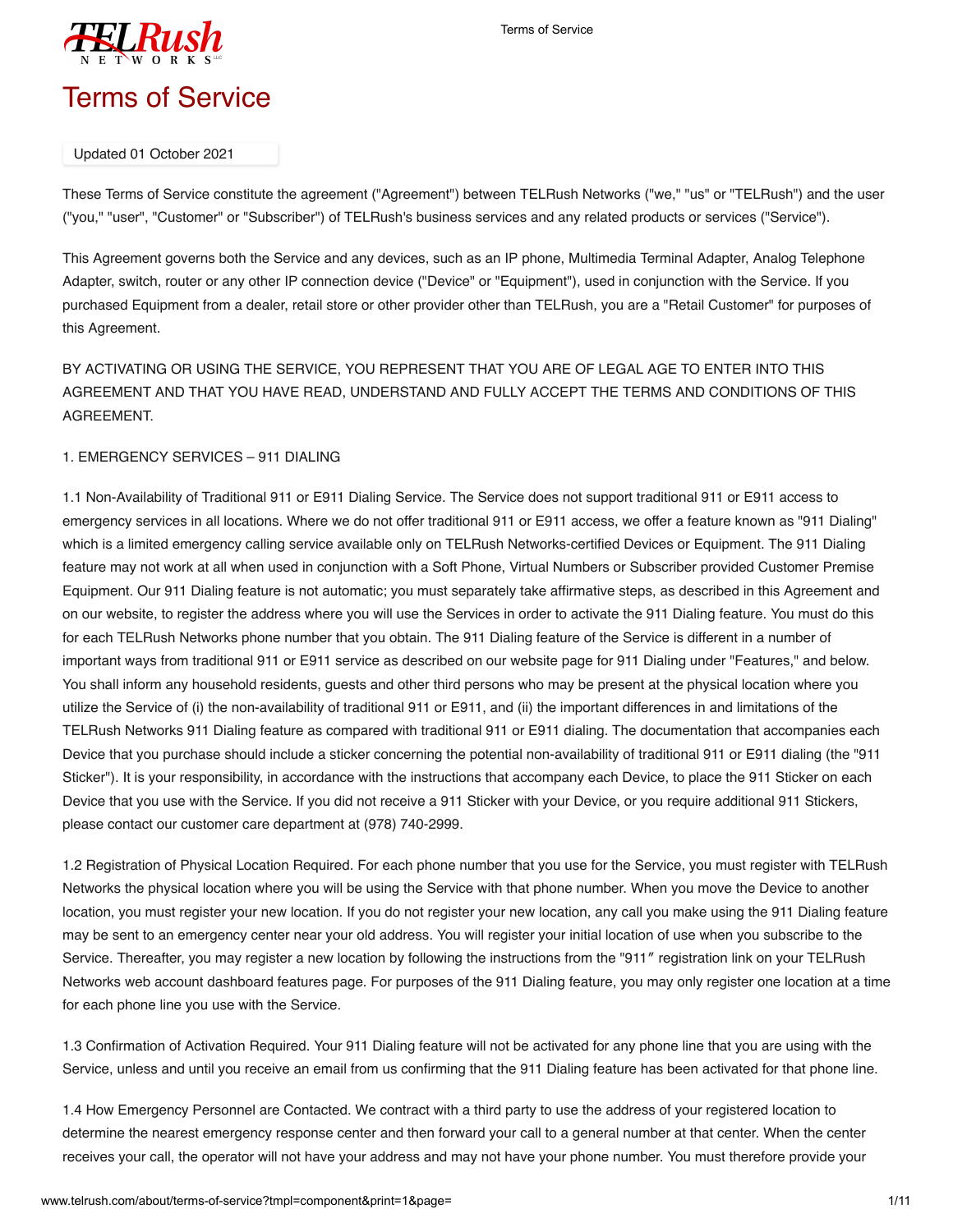address and phone number in order to get help. Some local emergency response centers may decide not to have their general numbers answered by live operators 24 hours a day. If we learn that this is the case, we will send your call instead to a national emergency calling center and a trained agent will contact an emergency center near you to dispatch help. You hereby authorize us to disclose your name and address to third-party service providers, including, without limitation, call routers, call centers and public service answering points, for the purpose of dispatching emergency services personnel to your registered location.

1.5 Service Outages. (a) Service Outages Due to Power Failure or Disruption. 911 Dialing does not function in the event of a power failure or disruption. If there is an interruption in the power supply, the Service, including 911 Dialing, will not function until power is restored. Following a power failure or disruption, you may need to reset or reconfigure the Device prior to utilizing the Service, including 911 Dialing.

(b) Service Outages Due to Internet Outage or Suspension or Termination of Broadband Service or ISP Service. Service outages or suspensions or terminations of service by your broadband provider or ISP will prevent all Service, including 911 Dialing, from functioning.

(c) Service Outage Due to Suspension or Termination of Your TELRush Networks Account. Service outages due to suspension or termination of your account will prevent all Service, including 911 Dialing, from functioning.

(d) Service Outages Due to ISP or Broadband Provider Blocking of Ports or Other Acts. Your ISP or broadband provider or other third party may intentionally or inadvertently block the ports over which the Service is provided or otherwise impede the usage of the Service. In that event, provided that you alert us to this situation, we will attempt to work with you to resolve the issue. During the period that the ports are being blocked or your Service is impeded, and unless and until the blocking or impediment is removed or the blocking or impediment is otherwise resolved, your Service, including the 911 Dialing feature, may not function. You acknowledge that TELRush Networks is not responsible for the blocking of ports by your ISP or broadband provider or any other impediment to your usage of the Service, and any loss of service, including 911 Dialing, that may result. In the event you lose service as a result of blocking of ports or any other impediment to your usage of the Service, you will continue to be responsible for payment of the Service charges unless and until you terminate the Service in accordance with this Agreement.

(e) Other Service Outages. If there is a Service outage for any reason, such outage will prevent all Service, including 911 Dialing, from functioning. Such outages may occur for a variety of reasons, including, but not limited to, those reasons described elsewhere in this Agreement. 1.6 Re-Activation Required if You Change Your Number or Add or Port New Numbers. 911 Dialing does not function if you change your phone number or if you add or port new phone numbers to your account, unless and until you successfully register your location of use for each changed, newly added or newly ported phone number.

1.7 Network Congestion; Reduced Speed for Routing or Answering 911 Dialing Calls. There may be a greater possibility of network congestion and/or reduced speed in the routing of a 911 Dialing call made utilizing the Service as compared to traditional 911 dialing over traditional public telephone networks.

1.8 Possible Lack of Automatic Number Identification. It may or may not be possible for the local emergency personnel to automatically obtain your phone number when you use 911 Dialing. Our system is configured to send the automatic number identification information; however, one or more telephone companies, not us, route the traffic to the emergency response center and that center may not be capable of receiving and passing on that information. As a result, the operator who answers your 911 Dialing call may not be able to automatically obtain your phone number and call you back if the call is not completed or is not forwarded, is dropped or disconnected, if you are unable to speak to tell the operator your phone number, or if the Service is not operational for any reason.

1.9 No Automated Location Identification. In most service areas, it is not possible at this time to transmit to the local emergency response center the address that you registered for 911 Dialing. You will need to state the nature of your emergency promptly and clearly, including your location (and possibly your telephone number), as the operator will not have this information. Emergency personnel will not be able to find your location if the call is not completed or is not forwarded, is dropped or disconnected, if you are unable to speak to tell the operator your location, or if the Service is not operational for any reason.

www.telrush.com/about/terms-of-service?tmpl=component&print=1&page= 2/11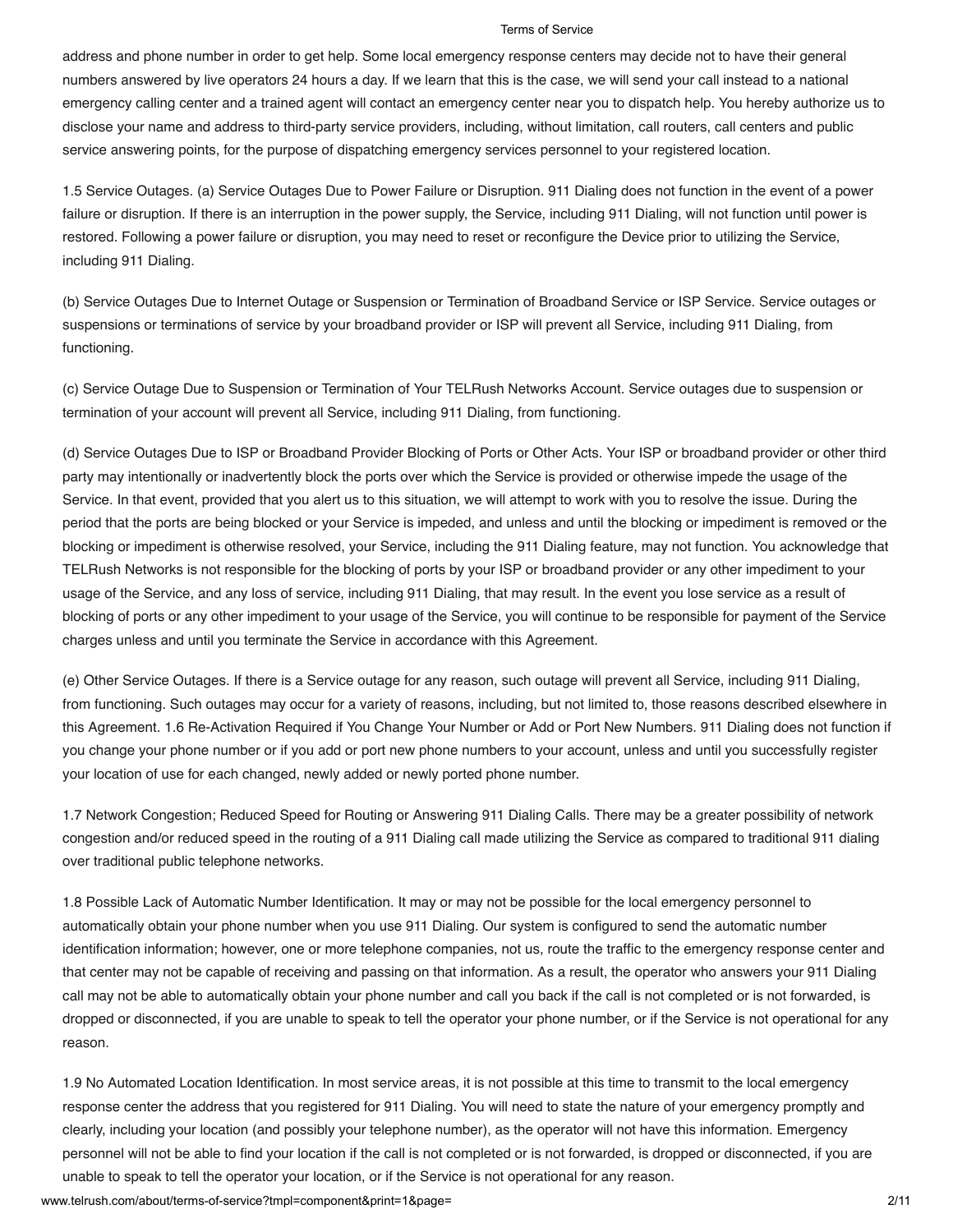1.10 Disclaimer of Liability and Indemnification. We do not have any control over whether, or the manner in which, calls using our 911 Dialing service are answered or addressed by any local emergency response center. We disclaim all responsibility for the conduct of local emergency response centers and the national emergency calling center. We rely on third parties to assist us in routing 911 Dialing calls to local emergency response centers and to a national emergency calling center. We disclaim any and all liability or responsibility in the event such third party data used to route calls is incorrect or yields an erroneous result. Neither TELRush Networks nor its officers or employees may be held liable for any claim, damage, or loss, and you hereby waive any and all such claims or causes of action, arising from or relating to our 911 Dialing service unless such claims or causes of action arose from our gross negligence, recklessness or willful misconduct. You shall defend, indemnify, and hold harmless TELRush Networks, its officers, directors, employees, affiliates and agents and any other service provider who furnishes services to you in connection the Service, from any and all claims, losses, damages, fines, penalties, costs and expenses (including, without limitation, attorneys fees) by, or on behalf of, you or any third party relating to the absence, failure or outage of the Service, including 911 Dialing, incorrectly routed 911 Dialing calls, and/or the inability of any user of the Service to be able to use 911 Dialing or access emergency service personnel.

1.11 Alternate 911 Arrangements. If you are not comfortable with the limitations of the 911 Dialing service, you should consider having an alternate means of accessing traditional 911 or E911 services or terminating the Service.

## 2. SERVICE

2.1 Term. Service is offered on a monthly or multi-month basis as is determined in your Service activation or order form, or via our online ordering process. The term begins on the date that TELRush activates your Service and ends on the day before the anniversary date of your Term. Subsequent terms of this Agreement automatically renew on a monthly basis unless you give us written notice of non-renewal at least ten (10) days before the end of the monthly term in which the notice is given. You are purchasing the Service for full monthly terms, meaning that if you attempt to terminate Service prior to the end of a monthly term, you will be responsible for the full month's charges to the end of the then-current term, including, without limitation, unbilled charges, plus a termination fee, if applicable, all of which will immediately become due and payable. You will also be responsible for the next full month's charges in the event that you do not provide the requisite ten-days notice of termination prior to the expiration of the thencurrent term. Expiration of the term or termination of Service will not excuse you from paying all accrued and unpaid charges due under this Agreement.

### 2.2 Intentionally left blank

2.3 Use of Service and TELRush provided Device. You shall not resell or transfer the Service or the Device to another party without our prior written consent. You are prohibited from using the Service or the Device for auto-dialing, continuous or extensive call forwarding, telemarketing (including, without limitation, charitable or political solicitation or polling), fax or voicemail broadcasting or fax or voicemail blasting. We reserve the right to immediately terminate or modify your Service if we determine, in our sole and absolute discretion, that you have at any time used the Service or the Device for any of the aforementioned or similar activities.

2.4 Use of Service only. For Service only customers, you are responsible for supplying, operating and supporting the Customer Premise Equipment for use with the Service. In addition, any customer supplied equipment must be pre-approved by TELRush in writing. You shall not resell or transfer the Service to another party without our prior written consent. You are prohibited from using the Service for auto-dialing, continuous or extensive call forwarding, telemarketing (including, without limitation, charitable or political solicitation or polling), fax or voicemail broadcasting or fax or voicemail blasting. We reserve the right to immediately terminate or modify your Service if we determine, in our sole and absolute discretion, that you have at any time used the Service for any of the aforementioned or similar activities.

#### 2.5 Prohibited Uses.

www.telrush.com/about/terms-of-service?tmpl=component&print=1&page= 3/11 (a) Unlawful. You shall use the Service and the Device only for lawful purposes. We reserve the right to immediately terminate your Service if, in our sole and absolute discretion, we determine that you have used the Service or the Device for an unlawful purpose. In the event of such termination, you will be responsible for the full month's charges to the end of the current term, including, without limitation, unbilled charges, plus a termination fee, if applicable, all of which will become immediately due and payable upon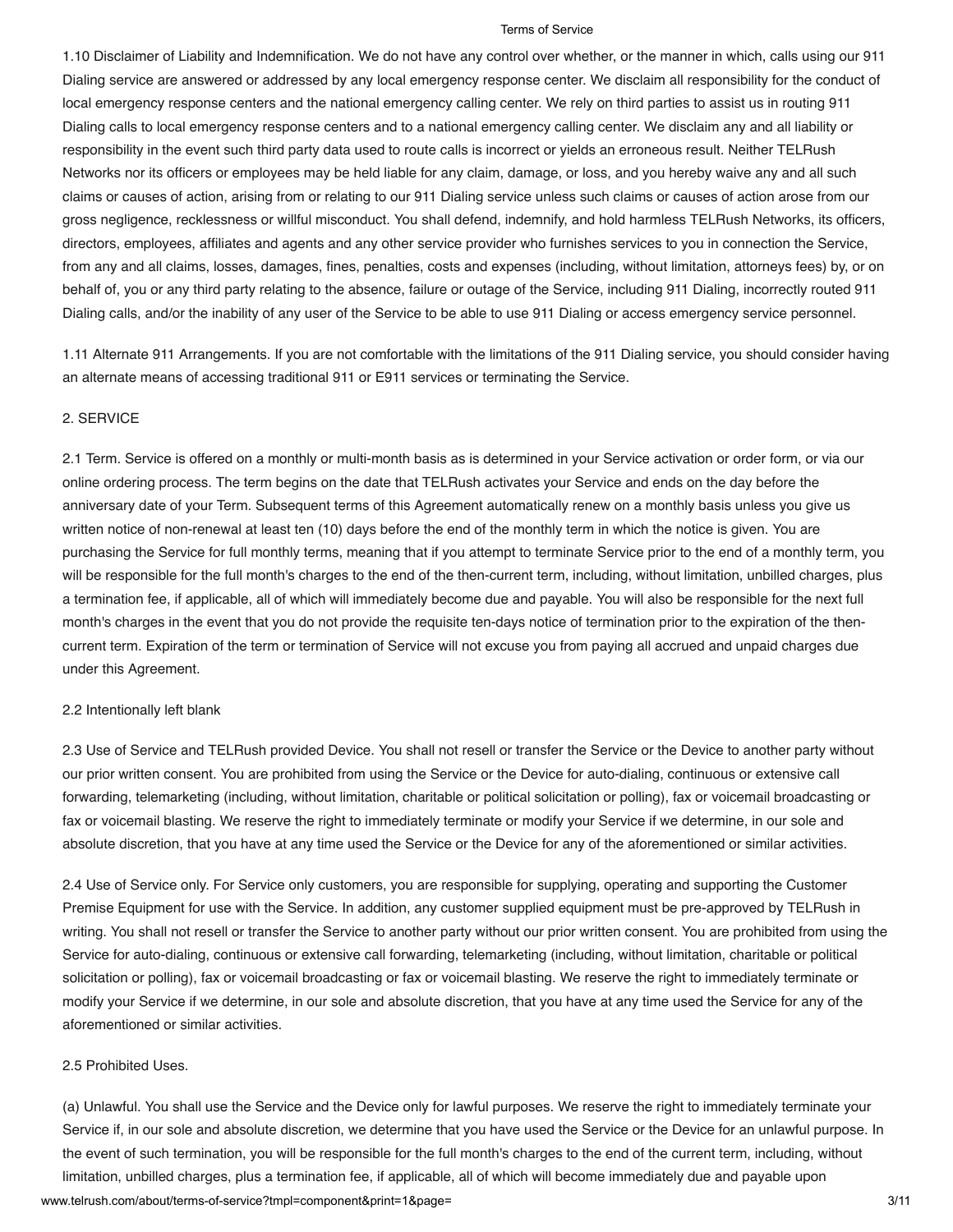termination of your Service. If we believe that you have used the Service or the Device for an unlawful purpose, we may forward the relevant communication and other information, including your identity, to the appropriate authorities for investigation and prosecution. You hereby consent to our forwarding of any such communications and information to these authorities. In addition, TELRush will provide information in response to law enforcement requests, subpoenas, court orders, to protect it's rights and property and in the case where failure to disclose the information may lead to imminent harm to the customer or others.

(b) Inappropriate Conduct. You shall not use the Service or the Device in any way that is threatening, abusive, harassing, defamatory, libelous, deceptive, fraudulent, invasive of another's privacy, or any similar behavior. We reserve the right to immediately terminate your Service if, in our sole and absolute discretion, we determine that you have used the Service or the Device in any of the aforementioned ways. In the event of such termination, you will be responsible for the full month's charges to the end of the current term, including, without limitation, unbilled charges, plus a termination fee, if applicable, all of which will become immediately due and payable upon termination of your Service. If we believe that you have used the Service or the Device in any of the aforementioned ways, we may forward the relevant communication and other information, including your identity, to the appropriate authorities for investigation and prosecution. You hereby consent to our forwarding of any such communications and information to these authorities. In addition, TELRush will provide information in response to law enforcement requests, subpoenas, court orders, to protect it's rights and property and in the case where failure to disclose the information may lead to imminent harm to the customer or others

2.6 Use of Service and Device by Customers Outside the United States. Although we encourage you to use of the Service to place calls to foreign countries from within the United States, we do not presently offer or support the Service in any countries other than the United States and Canada. If you use the Service or the Device outside of the United States or Canada, you will be solely responsible for any violations of local laws and regulations resulting from such use. We reserve the right to terminate your Service immediately if we determine, in our sole and absolute discretion, that you have used the Service or the Device outside of the United States or Canada.

2.7 Copyright; Trademark; Unauthorized Usage of Device; Firmware or Software.

(a) Copyright; Trademark. The Service and Device and any firmware or software used to provide the Service or provided to you in conjunction with providing the Service, or embedded in the Device, and all Services, information, documents and materials on our websites are protected by trademark, copyright or other intellectual property laws and international treaty provisions. All of our websites, corporate names, service marks, trademarks, trade names, logos and domain names (collectively "marks") are and will at all times remain our exclusive property. Nothing in this Agreement grants you the right or license to use any of our marks.

(b) Unauthorized Usage of Device; Firmware or Software. You have not been granted any license to use the firmware or software used to provide the Service or provided to you in conjunction with providing the Service, or embedded in the Device, other than a nontransferable, revocable license to use such firmware or software in object code form (without making any modification thereto) strictly in accordance with the terms and conditions of this Agreement. You expressly agree that the Device is exclusively for use in connection with the Service and that we will not provide any passwords, codes or other information or assistance that would enable you to use the Device for any other purpose. We reserve the right to prohibit the use of any interface device that we have not provided to you. You hereby represent and warrant that you possess all required rights, including software and/or firmware licenses, to use any interface device that we have not provided to you. In addition, you shall indemnify and hold us harmless against any and all liability arising out of your use of such interface device with the Service. You shall not reverse compile, disassemble or reverse engineer or otherwise attempt to derive the source code from the binary code of the firmware or software.

2.8 Tampering with the Device or Service. You shall not change the electronic serial number or equipment identifier of the Device or to perform a factory reset of the Device without our prior written consent. We reserve the right to terminate your Service if we believe, in our sole and absolute discretion, that you have tampered with the Device. In the event of such termination, you will remain responsible for the full month's charges to the end of the current term, including, without limitation, unbilled charges, plus a termination fee, if applicable, all of which will immediately become due and payable. You shall not attempt to hack or otherwise disrupt the Service or make any use of the Service that is inconsistent with its intended purpose.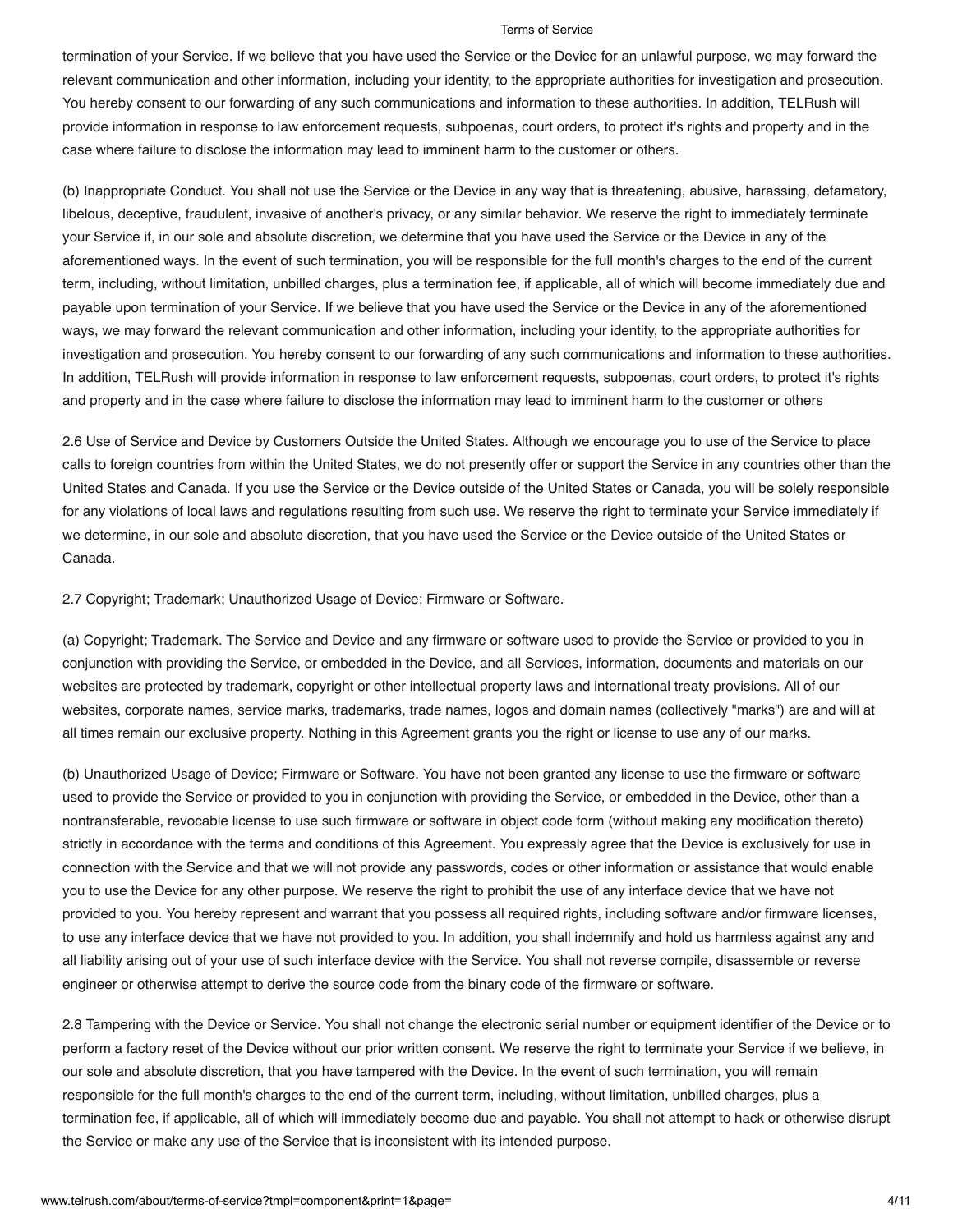2.9 Theft of Service. You shall notify us immediately, in writing or by calling our customer support line, if the Device is stolen or if you become aware at any time that your Service is being stolen, fraudulently used or otherwise being used in an unauthorized manner. When you call or write, you must provide your account number and a detailed description of the circumstances of the Device theft, fraudulent use or unauthorized use of Service. Failure to do so in a timely manner may result in the termination of your Service and additional charges to you. Until such time as we receive notice of the theft, fraudulent use or unauthorized use, you will be liable for all use of the Service using a Device stolen from you and any and all stolen, fraudulent or unauthorized use of the Service.

2.10 Return of Device (Does Not Apply to Customers who use Devices not provided by TELRush directly)

(a) Retail Customers. A Retail Customer may only return the Device to the retail store, dealer or other provider from which the Retail Customer purchased the Device. All returns will be subject to the return policy of such retail store, dealer or other provider. We will not accept any Device returned to us from a Retail Customer.

(b) Non-Retail Customers. Non-Retail Customers may return the Device to us within fourteen (14) days of the termination of Service to receive a credit for any termination fee (See Section 3.6) provided that:

\* the Service is terminated within the first thirty (30) days following the activation of the Service;

\* the Device is in original condition, reasonable wear and tear excluded;

\* the original proof of purchase are returned with the Device, together with the original packaging, all parts, accessories, and documentation;

\* prior to returning the Device to us, you obtain a valid return authorization number from our customer care department, which can be reached at \n **[info@telrush.net](mailto:info@telrush.net)** This e-mail address is being protected from spambots. You need JavaScript enabled to view it This email address is being protected from spam bots, you need Javascript enabled to view it or 1-978-740-2999; and

\* you pay all costs of shipping the Device back to us.

If you disconnect multiple lines, we will issue you a credit for all termination fees upon receipt of all Devices in accordance with the requirements set forth above.

If you receive cartons or Devices that are visibly damaged, you must note the damage on the carrier's freight bill or receipt and keep a copy. In such event, you must keep the original carton, all packing materials and parts intact in the same condition in which they were received from the carrier and contact our customer care department immediately at **[info@telrush.net](mailto:info@telrush.net)**. This e-mail address is being protected from spambots. You need JavaScript enabled to view it This email address is being protected from spam bots, you need Javascript enabled to view it or 1-978-740-2999.

2.11 Number Transfer on Service Termination. Upon the termination of your Service, we may, in our sole and absolute discretion, release to your new service provider the telephone number that you ported (transferred or moved over) to us from your previous service provider and used in connection with your Service if:

\* such new service provider is able to accept such number;

\* your account has been properly terminated;

\* your account is completely current, including payment for all charges and applicable termination fees; and

\* you request the transfer upon terminating your account.

2.12 Service Distinctions. The Service is not a telecommunications service and we provide it on a best efforts basis. Important distinctions exist between telecommunications service and the Service offering that we provide. The Service is subject to different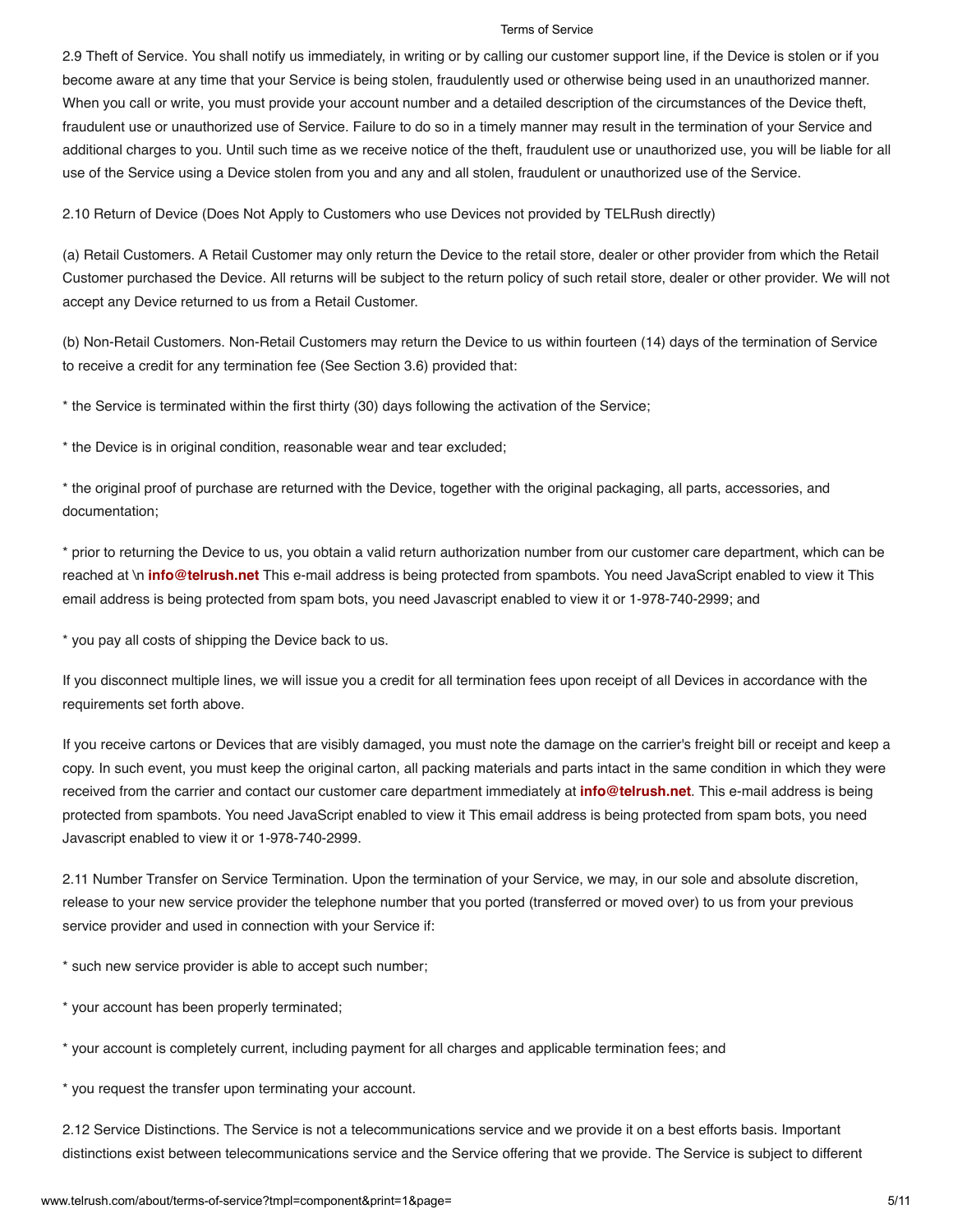regulatory treatment than telecommunications service. This treatment may limit or otherwise affect your rights of redress before regulatory agencies.

2.13 Ownership and Risk of Loss. You will own the Device and bear all risk of loss of, theft of, casualty to or damage to the Device, from the time it is shipped to you until the time (if any) when it is returned to us in accordance with this Agreement.

2.14 No 0+ or Operator Assisted Calling; May Not Support x11 Calling. The Service does not support 0+ or operator assisted calling (including, without limitation, collect calls, third party billing calls or calling card calls). The Service may not support 311, 511 and/or other x11 (other than certain specified dialing such as 911 and 411, which are provided for elsewhere in this Agreement) services in one or more (or all) service areas.

2.15 No Directory Listing. The phone numbers you obtain from us will not be listed in any telephone directories. Phone numbers transferred from your local phone company may, however, be listed. As a result, someone with your phone number may not be able to utilize a reverse directory to lookup your address.

2.16 Incompatibility With Other Services.

(a) Security Systems. The Service may not be compatible with security systems. You may be required to maintain a telephone connection through your local exchange carrier in order to use any alarm monitoring functions for any security system installed in your home or business. You are responsible for contacting the alarm monitoring company to test the compatibility of any alarm monitoring or security system with the Service.

(b) Certain Broadband and Cable Modem Services. You acknowledge that the Service presently may not be compatible with some broadband services . You further acknowledge that some providers of broadband service may provide modems that prevent the transmission of communications using the Service. We do not warrant that the Services will be compatible with all broadband services and expressly disclaim any express or implied warranties regarding the compatibility of the Service with any particular broadband service.

## 3. CHARGES; PAYMENTS; TAXES; TERMINATION

3.1 Billing. When the service is activated, you must provide us with a valid email address and a credit or debit card number from a card issuer that we accept. We reserve the right to stop accepting credit or debit cards from one or more issuers. If your credit or debit card expires, you close your account, your billing address changes, or your credit or debit card is canceled and replaced on account of loss or theft, you must advise us at once. We will bill all charges, applicable taxes and surcharges monthly in advance (except for usage-based charges, which will be billed monthly in arrears, and any other charges which we decide to bill in arrears) to your credit or debit card, including but not limited to:

- \* activation fees;
- \* monthly Service fees;
- \* international usage charges;
- \* advanced feature charges;
- \* equipment purchases;
- \* termination fees; and
- \* shipping and handling charges.

www.telrush.com/about/terms-of-service?tmpl=component&print=1&page= 6/11 The amount of such fees and charges shall be published on our website and may change from time to time. Notification of monthly invoices will be sent to you via your email address on file with us. We reserve the right to bill at more frequent intervals if the amount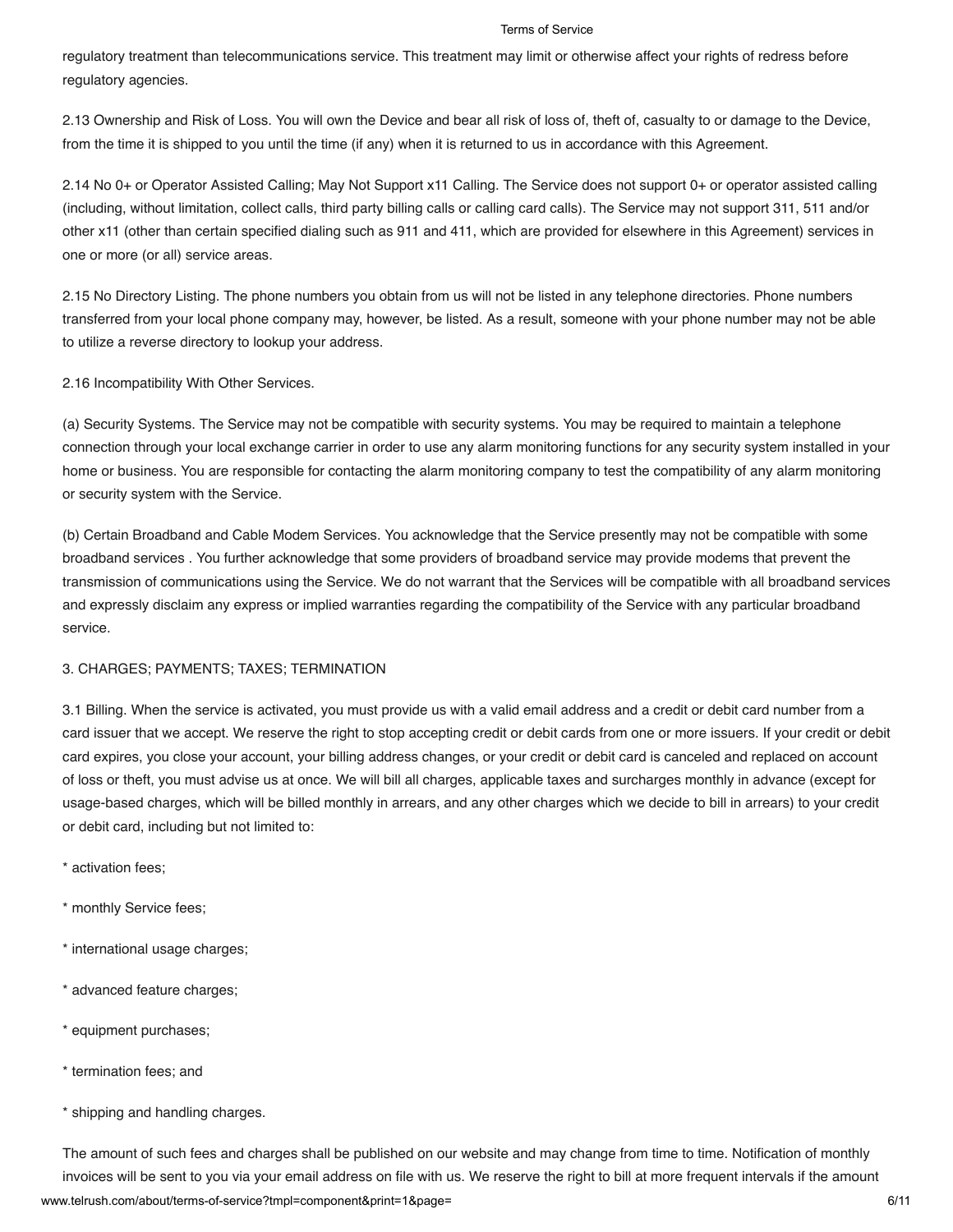you owe to us at any time exceeds \$250. Any usage charges will be billed in increments that are rounded up to the nearest minute except as otherwise set forth in the rate schedules found on our website.

3.2 Billing Disputes. You must notify us in writing within seven days after receiving your credit or debit card statement if you dispute any TELRush charges on that statement or you will be deemed to have waived any right to contest such charges. All notices of disputed charges should be sent to:

Customer Care Billing Department

TELRush Networks

P.O. Box 4525

Salem, MA 01970

-or-

**[info@telrush.net](mailto:info@telrush.net)** This e-mail address is being protected from spambots. You need JavaScript enabled to view it This email address is being protected from spam bots, you need Javascript enabled to view it

3.3 Payment and Collection.

(a) Payment. We only accept payment by credit or debit card, unless other payment terms have been explicitly agreed to in writing by TELRush Networks. Your subscription to the Service authorizes us to charge your credit or debit card. This authorization will remain valid until 30 days after we receive written notice from you terminating our authority to charge your credit or debit card, whereupon we will charge your credit or debit card for the termination fee, if applicable, and any other outstanding charges and terminate you Service. We may terminate your Service at any time in our sole and absolute discretion if any charge to your credit or debit card is declined or reversed, your credit or debit card expires and you have not provided us with a valid replacement credit or debit card or in case of any other non-payment of account charges.

(b) Collection. If your Service is terminated, you will remain fully liable to us for all charges pursuant to this Agreement and any and all costs we incur to collect such amounts, including, without limitation, collection costs and attorney's fees.

3.4 Termination; Discontinuance of Service. We reserve the right to suspend or discontinue the Service generally, or to terminate your Service, at any time in our sole and absolute discretion. If we discontinue the Service generally, or terminate your Service without a stated reason, you will only be responsible for charges accrued through the date of termination, including a pro-rated portion of the final month's charges. If your Service is terminated on account of your breach of any provision of this Agreement, you will be responsible for the full month's charges to the end of the current term, including, without limitation, unbilled charges, plus the termination fee, if applicable, all of which will immediately become due and payable.

3.5 Taxes. You are responsible for all applicable federal, state, provincial, municipal, local or other governmental sales, use, excise, value-added, personal property, public utility or other taxes, fees or charges now in force or enacted in the future, that arise from or as a result of your subscription or use or payment for the Service or a Device. Such amounts are in addition to payment for the Service or Devices and will be billed to your credit card as set forth in this Agreement. If you are exempt from payment of such taxes, you must provide us with an original certificate that satisfies applicable legal requirements attesting to tax-exempt status. Tax exemption will only apply from and after the date we receive such certificate.

3.6 Termination Fee. You may be charged a termination fee of \$9.99 per phone number or device, and the FULL RETAIL PRICE for each Device supplied by TELRush if your Service is terminated for any reason during the Term following the activation of your Service.

3.7 Money Back Guarantee; Limitations and Conditions.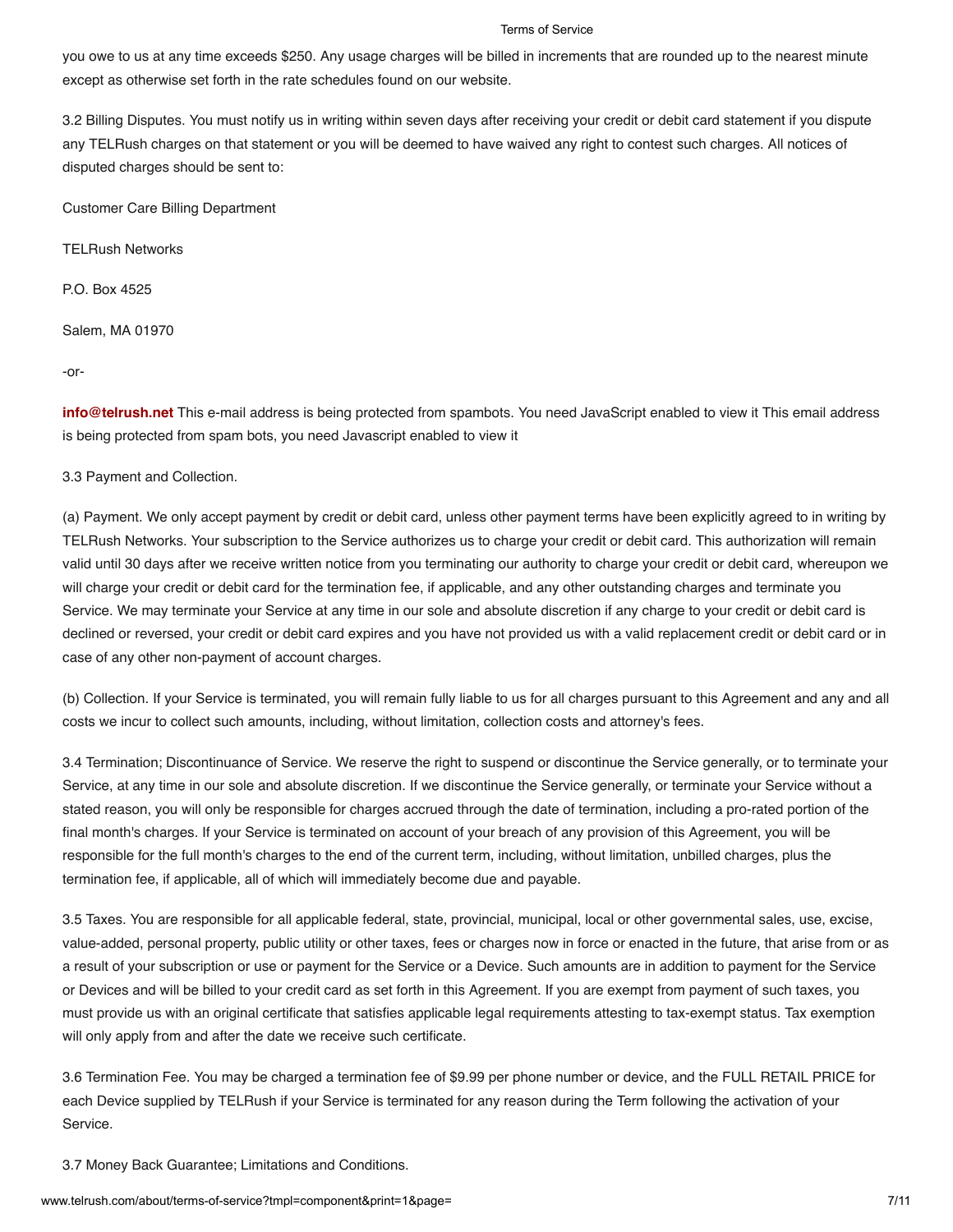(a) Money Back Guarantee. We offer Business subscribers a 30-day money back guarantee from the date of activation of Service. The money back guarantee applies only to the first-ordered service package, not to additional or secondary orders. We will refund the activation fee and monthly charge for first month of Service provided that:

\* you have not exceeded 2500 minutes of usage; and

\* you cancel your Service within the 30-day period.

Federal excise taxes and any other applicable taxes cannot be refunded. You will remain responsible for any charges for usage fees including but not limited to local or international usage, calls to TELRush toll free numbers and directory assistance. We reserve the right to terminate or revoke this money back guarantee at any time, without prior notice.

3.8 Payphone Charges. If you use our "Toll Free" feature or any toll free feature that we offer in the future, we will be entitled to recover from you any charges imposed on us either directly or indirectly in connection with toll free calls made to your number. We may recover these amounts by means of a per-call charge, rounded up to the next cent, or in such other fashion as we deem appropriate for the recovery of these costs.

3.9 Charges for Directory Calls (411). We will charge you \$1.50 for each call made to TELRush directory assistance.

3.10 Charges for Conference Bridge Calls. We will charge you per minute for each caller who calls into your conference bride. Your Conference Bridge per minute usage fee will be the lower of (i) 3.9 cents per minute, or (ii) the per minute Conference Bridge usage fee determined in your Service Activation Form or online order form. The per minute usage fee will be calculated based on all participants on the conference bridge, including on-network and off-network participants.

## 4. LIMITATION OF LIABILITY; INDEMNIFICATION; WARRANTIES

4.1 Limitation of Liability. We will not be liable for any delay or failure to provide the Service, including 911 Dialing, at any time or from time to time, or any interruption or degradation of voice quality that is caused by any of the following:

\* an act or omission of an underlying carrier, service provider, vendor or other third party;

\* equipment, network or facility failure;

\* equipment, network or facility upgrade or modification;

\* force majeure events such as (but not limited to) acts of God, acts of nature, strikes, fire, war, riot, acts of terrorism and government actions;

\* equipment, network or facility shortage;

\* equipment or facility relocation;

\* service, equipment, network or facility failure caused by the loss of power to you;

\* outage of, or blocking of ports by, your ISP or broadband service provider or other impediment to usage of the Service caused by any third party;

\* any act or omission by you or any person using the Service or Device provided to you; or

\* any other cause that is beyond our control, including, without limitation, a failure of or defect in any Device, the failure of an incoming or outgoing communication, the inability of communications (including, without limitation, 911 Dialing) to be connected or completed, or forwarded.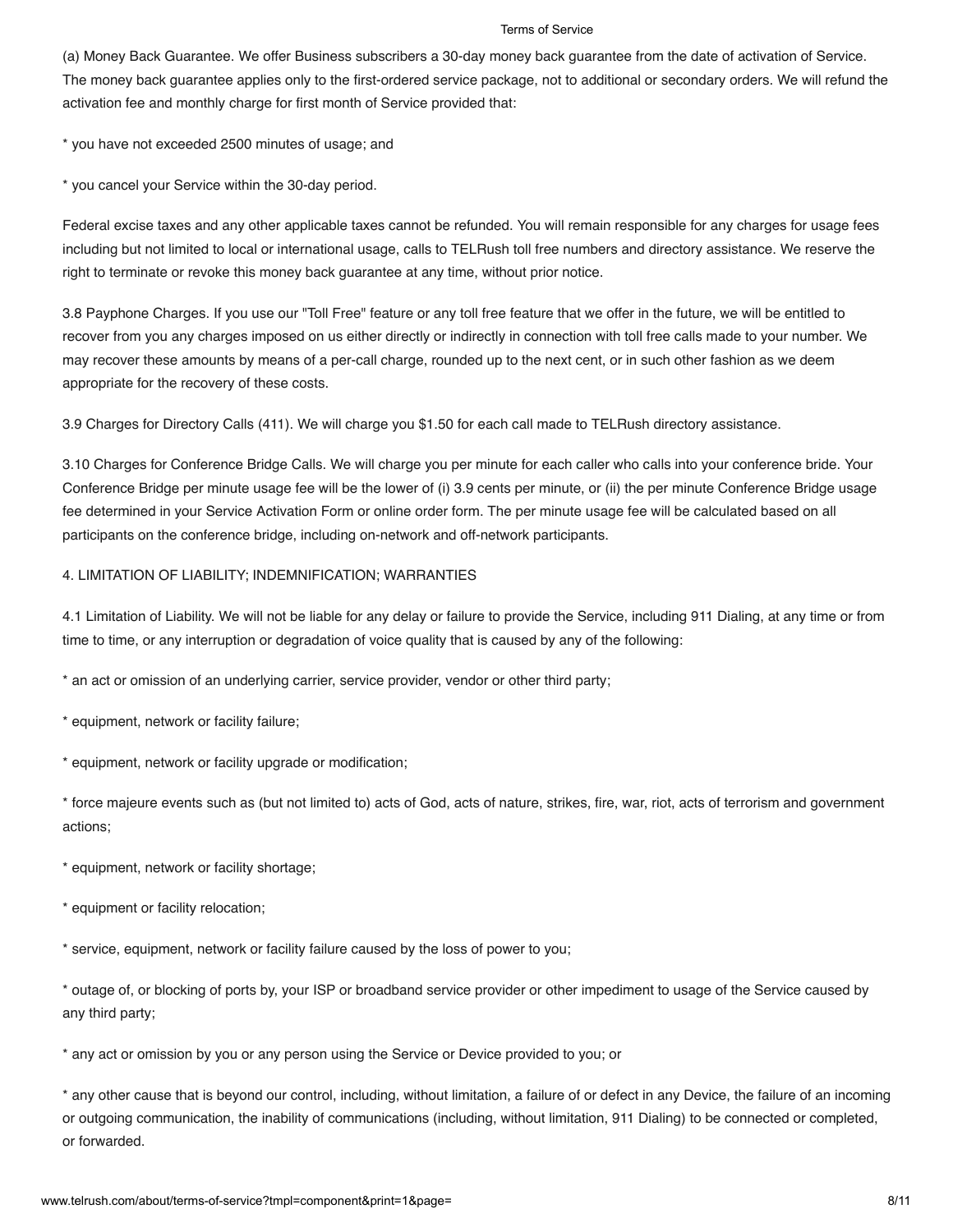Our aggregate liability under this agreement will in no event exceed the Service charges with respect to the affected time period.

4.2 Disclaimer of Liability for Damages. IN NO EVENT WILL TELRUSH, ITS OFFICERS, DIRECTORS, EMPLOYEES, AFFILIATES OR AGENTS OR ANY OTHER SERVICE PROVIDER WHO FURNISHES SERVICES TO YOU IN CONNECTION THE SERVICE BE LIABLE FOR ANY DIRECT, INCIDENTAL, INDIRECT, SPECIAL, PUNITIVE, EXEMPLARY OR CONSEQUENTIAL DAMAGES, OR FOR ANY OTHER DAMAGES, INCLUDING BUT NOT LIMITED TO PERSONAL INJURY, WRONGFUL DEATH, PROPERTY DAMAGE, LOSS OF DATA, LOSS OF REVENUE OR PROFITS, OR DAMAGES ARISING OUT OF OR IN CONNECTION WITH THE USE OR INABILITY TO USE THE SERVICE, INCLUDING INABILITY TO ACCESS EMERGENCY SERVICE PERSONNEL THROUGH THE 911 DIALING SERVICE OR TO OBTAIN EMERGENCY HELP. THE LIMITATIONS SET FORTH HEREIN APPLY TO CLAIMS FOUNDED IN BREACH OF CONTRACT, BREACH OF WARRANTY, PRODUCT LIABILITY, TORT AND ANY AND ALL OTHER THEORIES OF LIABILITY AND APPLY WHETHER OR NOT WE WERE INFORMED OF THE LIKELIHOOD OF ANY PARTICULAR TYPE OF DAMAGES.

## 4.3 Indemnification and Survival.

(a) Indemnification. You shall defend, indemnify, and hold harmless TELRush, its officers, directors, employees, affiliates and agents and any other service provider who furnishes services to you in connection with the Service, from any and all claims, losses, damages, fines, penalties, costs and expenses (including, without limitation, attorneys fees) by, or on behalf of, you or any third party or user of the Service, relating to the Services, including, without limitation, 911 Dialing, or the Device.

(b) Survival. The provisions of this Agreement that by their sense and context are intended to survive the termination or expiration of this Agreement shall survive.

4.4 No Warranties on Service. WE MAKE NO WARRANTIES, EXPRESS OR IMPLIED, INCLUDING BUT NOT LIMITED TO, ANY IMPLIED WARRANTIES OF MERCHANTABILITY, FITNESS OF THE SERVICE OR DEVICE FOR A PARTICULAR PURPOSE, TITLE OR NON-INFRINGEMENT OR ANY WARRANTY ARISING BY USAGE OF TRADE, COURSE OF DEALING OR COURSE OF PERFORMANCE OR ANY WARRANTY THAT THE SERVICE WILL MEET CUSTOMER'S REQUIREMENTS. WITHOUT LIMITING THE FOREGOING, WE DO NOT WARRANT THAT THE SERVICE OR DEVICE WILL BE WITHOUT FAILURE, DELAY, INTERRUPTION, ERROR, DEGRADATION OF VOICE QUALITY OR LOSS OF CONTENT, DATA OR INFORMATION. NEITHER TELRUSH NOR ITS OFFICERS, DIRECTORS, EMPLOYEES, AFFILIATES OR AGENTS, OR ANY OTHER SERVICE PROVIDER OR VENDOR WHO FURNISHES SERVICES DEVICES, OR PRODUCTS TO CUSTOMER IN CONNECTION WITH THE SERVICE, WILL BE LIABLE FOR UNAUTHORIZED ACCESS TO OUR OR YOUR TRANSMISSION FACILITIES OR PREMISES EQUIPMENT OR FOR UNAUTHORIZED ACCESS TO, OR ALTERATION, THEFT OR DESTRUCTION OF, CUSTOMER'S DATA FILES, PROGRAMS, PROCEDURES OR INFORMATION THROUGH ACCIDENT, FRAUDULENT MEANS OR DEVICES OR ANY OTHER METHOD, REGARDLESS OF WHETHER SUCH DAMAGE OCCURS AS A RESULT OF TELRUSH'S OR ITS SERVICE PROVIDER'S OR VENDORS' NEGLIGENCE. STATEMENTS AND DESCRIPTIONS CONCERNING THE SERVICE OR DEVICE, IF ANY, BY TELRUSH OR TELRUSH'S AGENTS OR INSTALLERS ARE INFORMATIONAL AND ARE NOT GIVEN AS A WARRANTY OF ANY KIND.

## 4.5 Device Warranties.

(a) Limited Warranty. Except as set forth herein, if you received the Device new from us and the Device included a limited warranty at the time of receipt, you must refer to the separate limited warranty document provided with the Device for information on the limitation and disclaimer of certain warranties. Remedies for breach of any such warranties will be limited to those expressly set forth in such documentation.

(b) No Warranty. If your Device did not include a limited warranty from us at the time of receipt, you are accepting the Device "as is". You are not entitled to replacement, repair or refund in the event of any defect.

(c) Disclaimer. OTHER THAN WARRANTIES AS TO THE DEVICE EXPRESSLY SET FORTH IN THE DOCUMENTATION PROVIDED WITH THE DEVICE AND THE RETAIL CUSTOMER LIMITED WARRANTY EXPRESSLY SET FORTH HEREIN, WE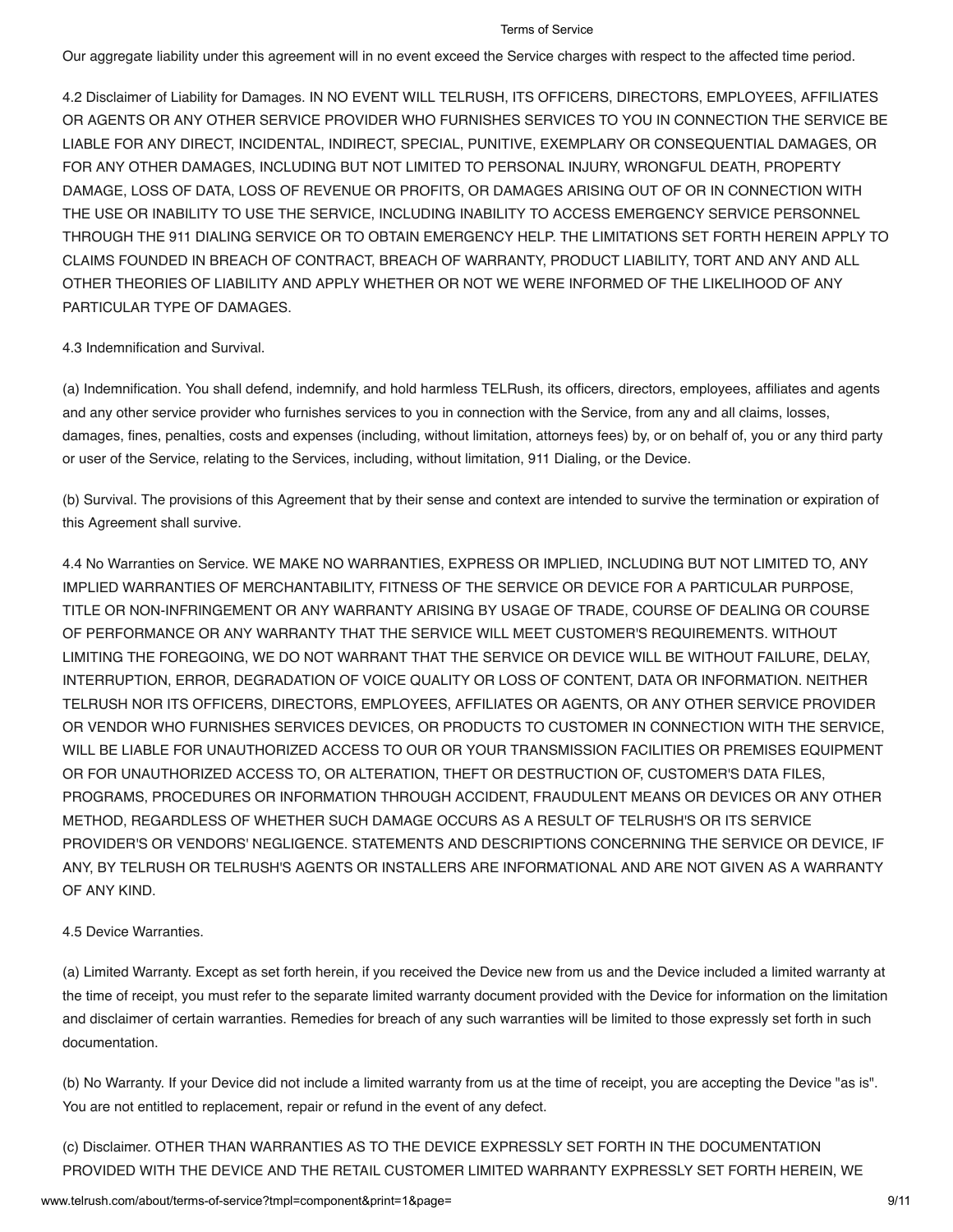MAKE NO WARRANTIES OF ANY KIND, EXPRESS OR IMPLIED, AND SPECIFICALLY DISCLAIM ANY WARRANTY OF MERCHANTABILITY, FITNESS OF THE DEVICE FOR A PARTICULAR PURPOSE, TITLE OR NON-INFRINGEMENT OR ANY WARRANTY ARISING BY USAGE OF TRADE, COURSE OF DEALING OR COURSE OF PERFORMANCE OR ANY WARRANTY THAT THE DEVICE OR ANY FIRMWARE OR SOFTWARE IS "ERROR FREE" OR WILL MEET CUSTOMER'S REQUIREMENTS. THE FOREGOING WILL NOT BE DEEMED TO LIMIT ANY DISCLAIMER OR LIMITATION OF WARRANTY SET FORTH IN THE DOCUMENTATION PROVIDED WITH THE DEVICE. DEVICE WARRANTIES DO NOT APPLY TO BUSINESS CUSTOMERS.

4.6 No Third Party Beneficiaries. No provision of this Agreement provides any person or entity not a party to this Agreement with any remedy, claim, liability, reimbursement, or cause of action or creates any other third party beneficiary rights.

4.7 Content. You will be liable for any and all liability that may arise out of the content transmitted by you or to any person, whether authorized or unauthorized, using your Service or Device (each such person, a "User"). You shall assure that your and your User's use of the Service and content comply at all times with all applicable laws, regulations and written and electronic instructions for use. We reserve the right to terminate or suspend your Services and remove your or your Users' content from the Service, if we determine, in our sole and absolute discretion, that such use or content does not conform with the requirements set forth in this Agreement or interferes with our ability to provide Services to you or others. Our action or inaction under this Section will not constitute any review or approval of your or Users' use or content.

4.8 Recording Conversations. TELRush provides a function that allows a user or Subscriber to record individual telephone conversations. The laws regarding the notice and notification requirements of such recorded conversations vary by state to state. Subscriber is solely responsible for applying the local laws in the relevant jurisdiction when using this feature.

## 5. MISCELLANEOUS

5.1 Governing Law. The Agreement and the relationship between you and us is governed by the laws of the Commonwealth of Pennsylvania without regard to its conflict of law provisions. To the extent court action is initiated to enforce an arbitration award or for any other reason consistent with Section 5.2, you shall submit to the personal and exclusive jurisdiction of the courts located within the Commonwealth of Massachusetts and waive any objection as to venue or inconvenient forum.

5.2 Mandatory Arbitration and No Jury Trial. Any dispute or claim between you, any member of your household or any guest or employee of you and us arising out of or relating to the Service or Device will be resolved by arbitration before a single arbitrator administered by the American Arbitration Association in accordance with its Commercial Arbitration Rules. The arbitration will take place in Montgomery county, Pennsylvania. The arbitrator's decision will follow the plain meaning of the relevant documents, and will be final and binding. Without limiting the foregoing, the parties agree that no arbitrator has the authority to: (i) award relief in excess of what this Agreement provides; or (ii) award punitive or exemplary damages. Judgment on the award rendered by the arbitrators may be entered in any court having jurisdiction thereof. REGARDLESS OF ANY STATUTE OR LAW TO THE CONTRARY, ANY CLAIM OR CAUSE OF ACTION ARISING OUT OF OR RELATED TO THE SERVICE MUST BE FILED WITHIN ONE (1) YEAR AFTER SUCH CLAIM OR CAUSE OF ACTION AROSE OR BE FOREVER BARRED. All claims shall be arbitrated individually. You shall not bring, or join any class action of any kind in court or in arbitration or seek to consolidate or bring previously consolidated claims in arbitration. THIS ARBITRATION PROVISION CONSTITUTES A WAIVER OF ANY RIGHT TO A JURY TRIAL AND AN AGREEMENT TO BE SUBJECT TO JURISDICTION IN, AND CONDUCT ARBITRAL PROCEEDINGS IN, Essex County, Salem, Massachusetts.

5.3 No Waiver of Rights. Our failure to exercise or enforce any right or provision of this Agreement will not constitute a waiver of such right or provision.

5.4 Entire Agreement. This Agreement, including any future modifications as may occur within the terms of the Agreement, and the rates for Services found on our website constitute the entire agreement between you and TELRush and govern the use of the Service by you, members of your business, employees and guests. This Agreement supersedes any prior agreements between you and TELRush and any and all prior or contemporaneous statements, understandings, writings, commitments, or representations concerning its subject matter.